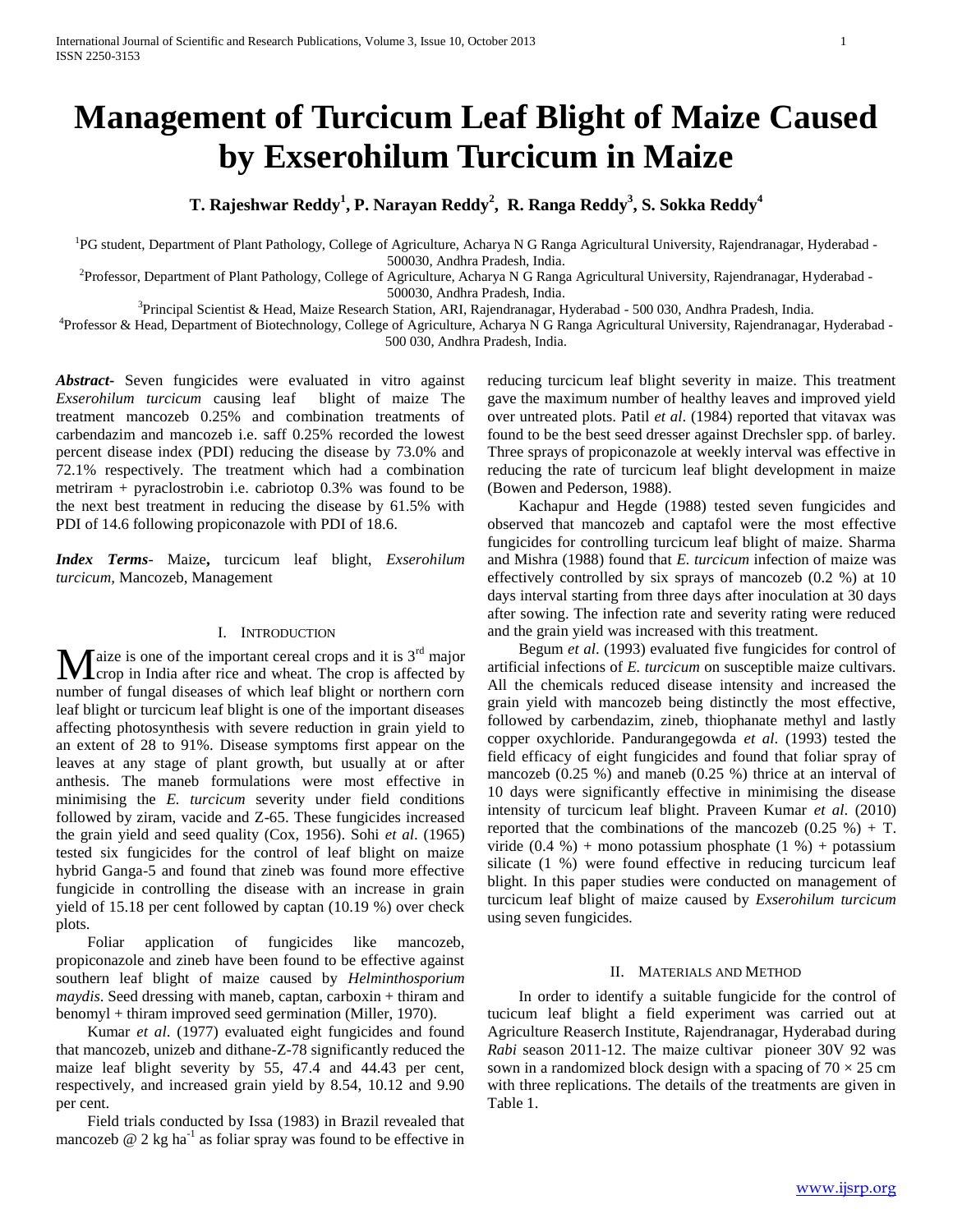#### III. PREPARATION OF INOCULUM

 Conidia of the fungus was collected from actively growing 12 days old culture. The spores were harvested by adding sterilized distilled water into petriplates and scraped gently with camel hair brush. The spore suspension was transferred in to a beaker and the concentration of spore suspension was adjusted to  $4 \times 10^5$  spores ml<sup>-1</sup>.

# IV. PATHOGEN INOCULATION

 Artificial inoculation of the pathogen *E. turcicum* was done on 30 days old maize plants and further field was inoculated thrice at 2 day interval. To create high disease pressure the spore suspension was sprayed with an automizer in the late evening. To maintain high relative humidity the plots were irrigated frequently.

## V. IMPOSITION OF TREATMENTS

 All the treatments were imposed with the appearance of initial symptoms on the 40 day old plants. The second spray of treatment was done 10 days later *i.e.,* at 50 days stage of the crop. The data on per cent disease index was calculated 10 days after the second spray using the diseases scale given by Payak and Sharma (1983).

#### VI. RESULTS AND DISCUSSION

 Foliar diseases which rapidly spread and cause epidemics can be managed effectively by developing suitable disease management stratagies. In order to develop a suitable disease management protocol an attempt was made to evaluate different fungicides for the control of turcicum leaf blight. The treatment details, disease severity data are presented in the Table 2.

 A perusal of the results indicates that all the treatments are superior in reducing the PDI of turcicum leaf blight of maize over control. The treatment mancozeb 0.25% and combination treatments of carbendazim and mancozeb i.e. saff 0.25% recorded the lowest percent disease index reducing the disease by

73.0% and 72.1% respectively. The treatment which had a combination metriram + pyraclostrobin i.e. cabriotop 0.3% was found to be the next best treatment in reducing the disease by 61.5% with PDI of 14.6 following propiconazole with PDI of 18.6.

 The lowest reduction in disease was found by carbendazim 0.1% which could reduce the disease by 28.9% only with PDI of 27.3 over control followed by tebuconazole 0.1% alone with PDI of 21.0.

 The results showed that (mancozeb 0.25%) and (carbendazim + mancozeb) was significantly superior over other treatments and can be recommended for the control of disease under field conditions.

 From similar studies Harlapur (2005) observed carboxin powder seed treatment  $(2 \text{ g kg}^{-1})$  followed by two sprays of mancozeb (0.25 %) resulting in significantly minimum PDI and maximum grain yield. The effectiveness of fungicides mancozeb, propiconazole and carboxin against *Exserohilum turcicum* has been reported by earlier workers Singh and Gupta (2000) and Patil *et al.,* (2000) in maize. Pandurangegowda *et al.,* (1993) reported that the foliar spray with mancozeb 0.25% three times at 10 day interval was found to be more effective and significantly reduced TLB severity and increased grain yield. Kumar *et al*., (1977) and Kachapur (1988) have reported that maneb followed by mancozeb effective in controlling TLB of maize.

### VII. CONCLUSION

 The management studies showed that (mancozeb 0.25%) and (carbendazim + mancozeb 0.25%) was significantly superior over other treatments and can be recommended for the control of disease under field conditions.

#### ACKNOWLEDGMENT

 The authors gratefully acknowledge the department of plant pathology, Department of Biotechnology and Acharya N.G. Ranga Agriculture University for the kind support for undertaking this study.

| <b>Treatments</b> | <b>Fungicides</b>                        | <b>Active ingredients</b> | <b>Concentrations</b> |
|-------------------|------------------------------------------|---------------------------|-----------------------|
|                   |                                          |                           | $($ %)                |
| $T_1$             | Propiconazole                            | 25% EC                    | 0.1                   |
| T <sub>2</sub>    | Hexaconazole                             | 5% EC                     | 0.2                   |
| $T_3$             | Tebuconazole                             | 25% EC                    | 0.1                   |
| T <sub>4</sub>    | Mancozeb                                 | 75% WP                    | 0.25                  |
| $T_5$             | Metiram $(55\%)+$<br>Pyraclostrobin (5%) | 60% WG                    | 0.3                   |
| $T_6$             | Carbendazim                              | 50% WP                    | 0.1                   |

# **Table 1 : List of fungicides used in the present investigation**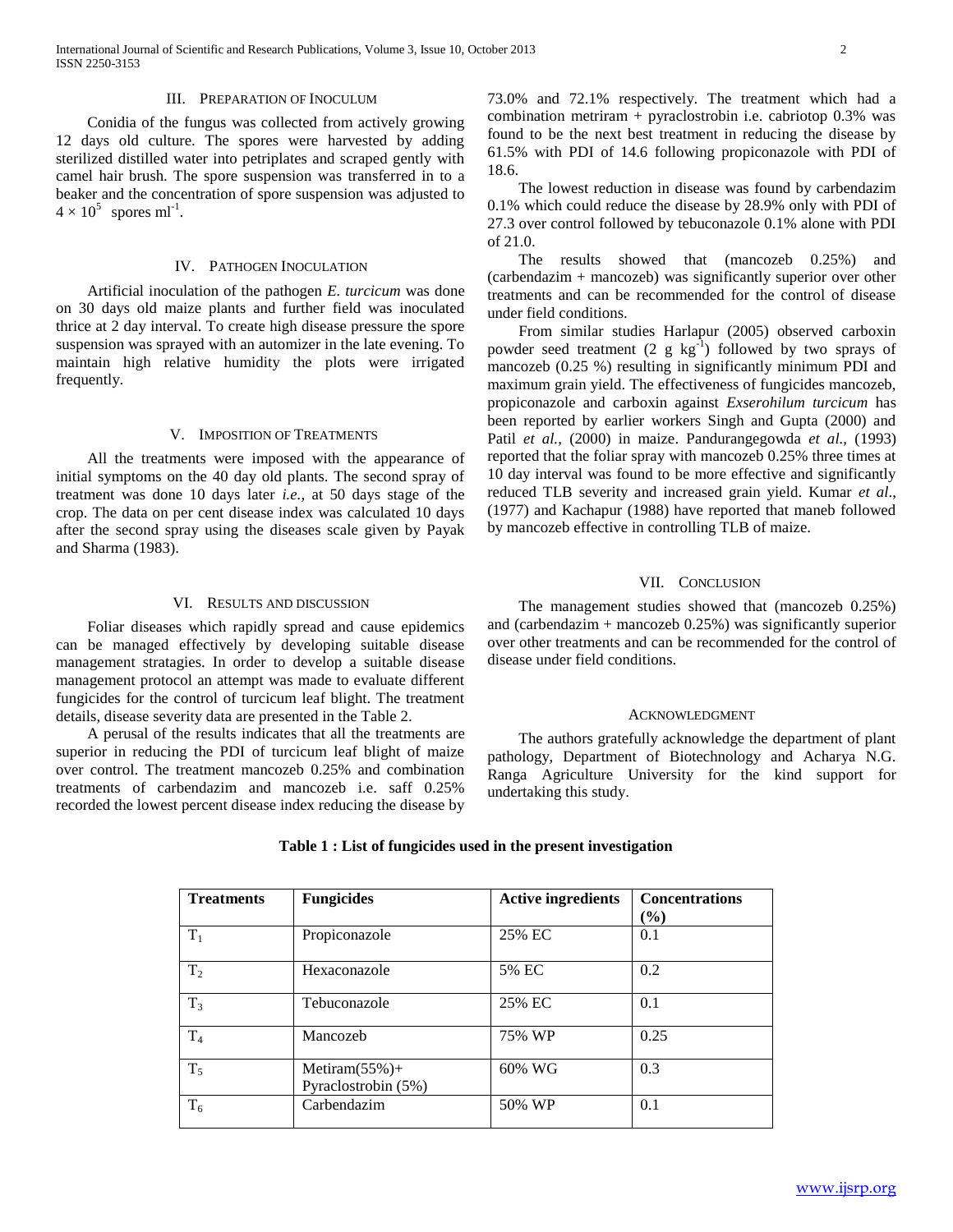| m | Carbendazim<br>$(12\%)$ | 75% WP | 0.25                     |
|---|-------------------------|--------|--------------------------|
|   | Mancozeb (63%)          |        |                          |
| m | Control                 | -      | $\overline{\phantom{a}}$ |

# **Table 2. Management of Turcicum leaf blight under field condition during** *Rabi***, 2011-12**

| <b>Treatments</b>               | Disease index<br>Per cent<br>$( PDI)*$ | Per cent<br>disease reduction<br>over control |
|---------------------------------|----------------------------------------|-----------------------------------------------|
| Propiconazole<br>$(T_1)$        | 18.6(25.5)                             | 51.0                                          |
| $(T_2)$<br>Hexaconazole         | 20.0(26.5)                             | 47.3                                          |
| Tebuconazole<br>$(T_3)$         | 21.0(27.2)                             | 44.7                                          |
| Mancozeb<br>$(T_4)$             | 10.0(18.3)                             | 73.0                                          |
| Metiram+ Pyraclostrobin $(T_5)$ | 14.6(22.4)                             | 61.5                                          |
| Carbendazim<br>$(T_6)$          | 27.3(31.5)                             | 28.9                                          |
| Carbendazim+ Mancozeb $(T_7)$   | 10.6(19.0)                             | 72.1                                          |
| Control<br>$(T_8)$              | 38.0(38.0)                             | $\Omega$                                      |
| CD                              | 2.50                                   |                                               |
| SE(d)                           | 1.15                                   |                                               |
| SE(m)                           | 0.81                                   |                                               |

#### **REFERENCES**

- [1] A. Kumar, Guta, M. Mahmood, Studies on leaf blight of maize caused by Helminthosporium turcicum Pass. and Helminthosporium maydis Nisk and Miyake, Science and Culture, 1977, 42: 533-535.
- [2] E. Issa, Chemical control of Helminthosporium turcicum on maize, Biologica, 1983, 49: 41-44.
- H. Begum, R.B. Raj, E. Satyanarayana, Field evaluation of five fungicides to control turcicum leaf blight in maize, Indian Journal of Plant Protection, 1993, 21: 110-111.
- [4] H.S. Sohi, S.L, Sharma, B.R.Verma, Chemical control of Helminthosporium turcicum blight of maize. Indian Phytopathology Society Bulletin, 1965, 3: 1-7.
- [5] I.S. Patil, S. Kulkarni, R. K. Hegde, Studies on leaf blight of barley caused by Drechslera sorokiniana (Sacc.) Subram and Jain. Physiological studies on Drechslera sorokiniana, Current Research, 1984, 23: 43-47.
- [6] J.P. Sharma, B. Mishra, Effect of spray schedule of mancozeb (dithane M-45) on Turcicum leaf blight & impact on grain yield in maize, Indian Journal of Plant Protection, 1988, 16: 189-193.
- [7] K.L. Bowen, W.L. Pederson, Effect of propiconazole on Exserohilum turcicum in laboratory and field studies, Plant Disease, 1988, 72: 847-850.
- [8] K.T. Pandurangegowda, H.S. Shetty, B.J. Gowda, H.S. Prakash, Sangamlal, Comparison of two methods for assessment of yield losses due to turcicum leaf blight of maize, Indian Phytopathology, 1993, 45: 316-320.
- [9] Kachapur, M. R and Hegde, R. K. 1988. Studies on turcicum leaf blight of maize caused by Exserohilum turcicum. Plant Pathology. 6:33-35.
- [10] M. Praveen Kumar, P. Narayan Reddy, R. Ranga Reddy, A. Siva Sankar, Management of turcicum leaf blight caused by Exserohilum turcicum in maize, Indian Journal of Plant Protection, 2010, 38 (1): 63-66.
- [11] M.M. Payak, R.C. Sharma, Disease rating scales in maize in India. In Techniques of Scoring for Resistance to Important Diseases of Maize. All India Coordinated Maize Improvement Project, Indian Agricultural Research Institute, New Delhi, 1983, pp. 1-4
- [12] P.R. Miller, Southern corn leaf blight. Plant Disease Reporter, 1970, 54: 1099-1136.
- [13] R. Cox, Control of Helminthosporium turcicum blight disease of sweet corn in south Florida. Phytopathology, 1956, 5:68-70.
- [14] S. I. Harlapur, 2005. Epidemiology and management of turcicum leaf blight of maize caused by Exserohilum turcicum (Pass) Leonard and Suggs. Ph. D. Thesis. University of Agricultural sciences. Dharwad, Karnataka, India.
- [15] S. N. Singh, A. K. Gupta, Bioassay of fungicides against Dreschlera sativum causing foliar blight of wheat. 52nd Annual Meeting and National Symposium on Role of Resistance on Intensive Agriculture, Directorate of Wheat Research, Karnal, 2000, pp.25.
- [16] S.J. Patil, M.C. Wali, S.I. Harlapur, Prasanth, Maize Research In North Karnataka, University of Agricultural Science, Dharwad, 2000, pp 54.

#### AUTHORS

**First Author** – T. Rajeshwar Reddy, PG student, Department of Plant Pathology, College of Agriculture, Acharya N G Ranga Agricultural University, Rajendranagar, Hyderabad - 500 030, Andhra Pradesh, India.

**Second Author** – P. Narayan Reddy, Professor, Department of Plant Pathology, College of Agriculture, Acharya N G Ranga Agricultural University, Rajendranagar, Hyderabad - 500 030, Andhra Pradesh, India.